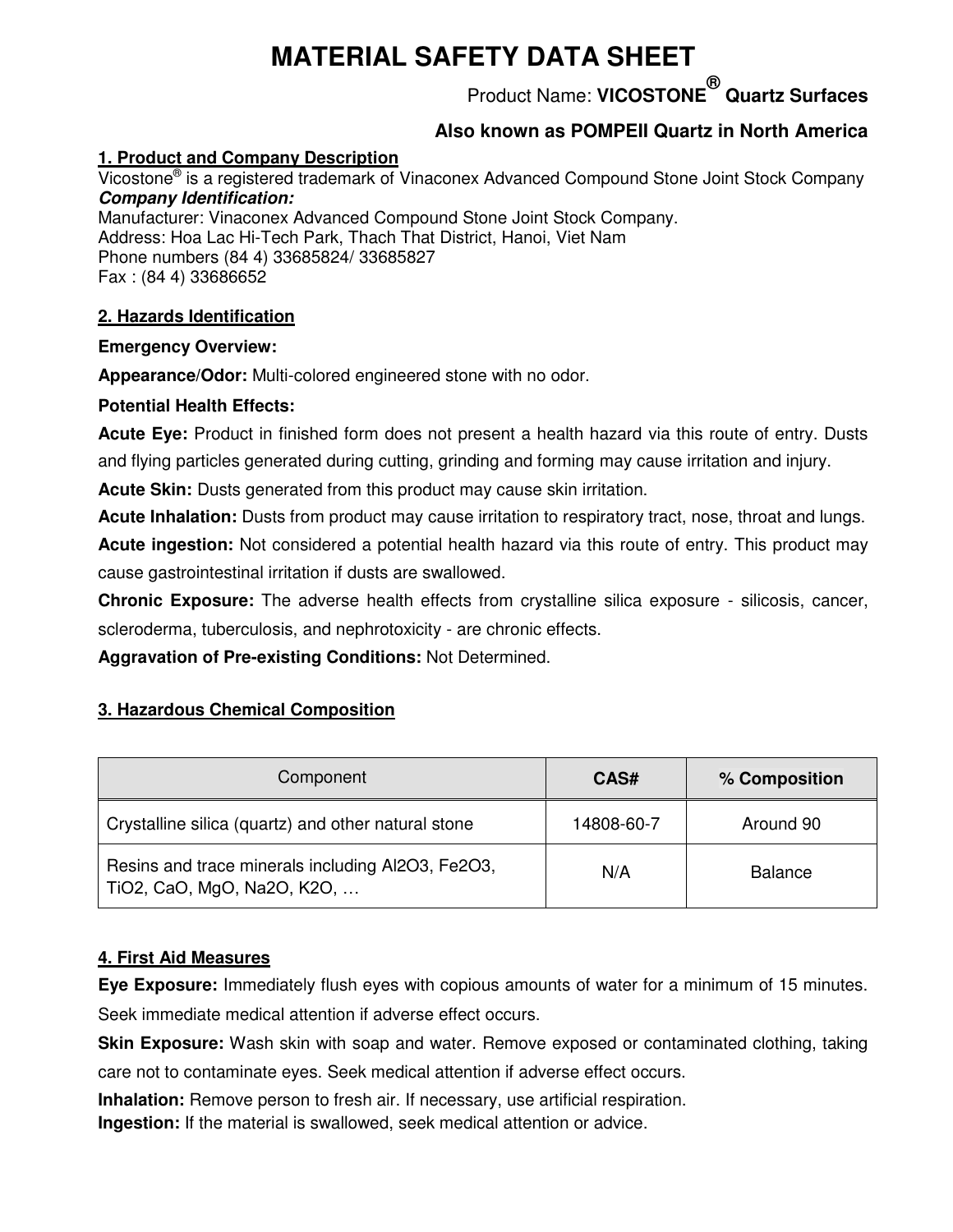#### **5. Fire Fighting Measures**

Quartz Surface Products can be combusted only with difficulty. Decomposition products resulting from the polymer and pigments degrading at elevated temperatures include various hydrocarbons, carbon dioxide, carbon monoxide and water. Fumes of metal oxides and mica particles could also be released.

#### **Extinguishing Media**

Water, Dry Chemical,  $CO<sub>2</sub>$ , Foam.

#### **Fire Fighting Instructions**

Keep personnel removed and upwind of fire. Wear self-contained breathing apparatus.

#### **6. Accidental Release Measures**

**Cleanup and Disposal of Spill:** Solid slabs can simply be gathered as necessary. If large amounts of dust or wastes are created by cutting process, vacuum or sweep up material avoiding dust generation or dampen spilled material with water to avoid airborne dust. Wear sufficient respiratory protection and protective clothing where necessary. If large quantities of this material enter the waterways contact the Environmental Protection Authority, or local Waste Management Authority. Dispose of waste in accordance with local, state and federal regulations.

#### **7. Handling and Storage**

**Handling/Storage:** Avoid breathing dust. Wash hands before eating, drinking, smoking, or using toilet facilities. Wash thoroughly after work using soap and water. Good industrial hygiene practices should be followed when handling this material. Product is heavy and breakable; handle with care to avoid injury and prevent damage

#### **8. Exposure Controls / Personal Protection**

**Engineering Controls:** Ventilation must be adequate to maintain the ambient workplace atmosphere below the exposure limit(s) outlined in the MSDS.

**Respiratory Protection:** If respiratory protection is needed, use only protection authorized in the U.S. Federal OSHA Standard (29 CFR 1910.134), applicable U.S. State regulations, or the Canadian CSA Standard Z94.4-93 and applicable standards of Canadian Provinces.

**Eye / Face Protection:** During cutting, grinding or sanding operations safety glasses with side shields or goggles should be worn.

**Skin Protection:** During cutting, grinding or sanding operations use body protection appropriate for task including work gloves if handling sharp or rough edges and steel-toed shoes if lifting product.

#### **9. Physical and Chemical Properties**

**Physical Appearance:** Multi-colored engineered stone **Odor:** None

**pH:** NA **Specific Gravity/Density:** 2.2-2.5 **Water Solubility:** The linsoluble insoluble and the line of the line of the line of the line of the line of the line of the line of the line of the line of the line of the line of the line of the line of the line of the l **Melting Point:**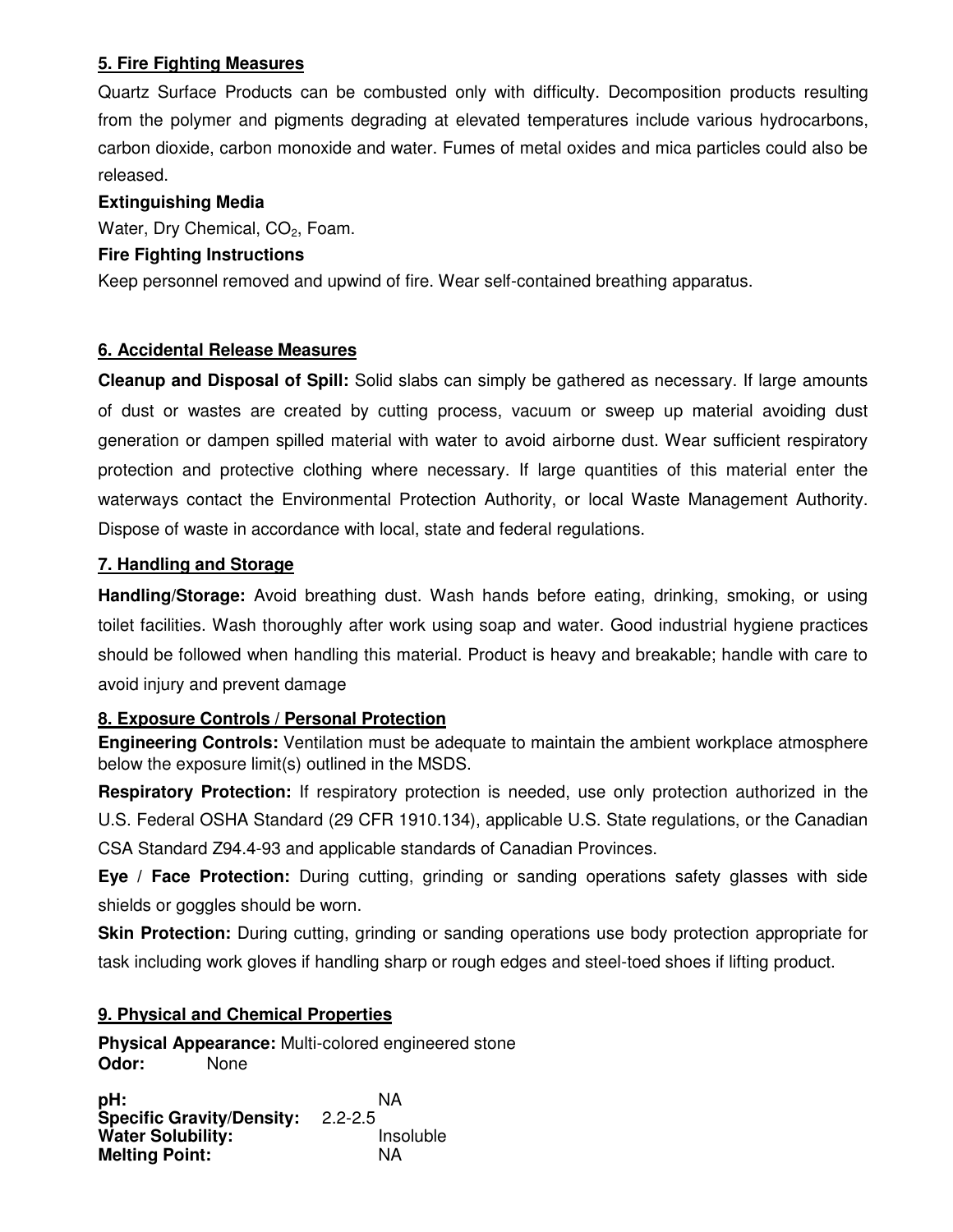| <b>Freezing Point</b><br><b>Boiling Point:</b> |           | NA<br>NA |           |                                                           |
|------------------------------------------------|-----------|----------|-----------|-----------------------------------------------------------|
| <b>Vapor Pressure:</b>                         | NA        |          |           |                                                           |
| <b>Percent Volatiles by Volume:</b>            |           | NA       |           |                                                           |
| <b>Evaporation Rate:</b>                       | NА        |          |           |                                                           |
| <b>Viscosity:</b>                              |           | ND.      |           |                                                           |
| <b>Flash Point:</b>                            |           | 450 °C.  |           |                                                           |
| <b>Explosion Limits:</b>                       | Lower: ND |          | Upper: ND |                                                           |
| <b>Autoignition Temp:</b>                      |           |          |           | At temperatures $>450$ °C, this product will auto ignite. |

#### **10. Stability and Reactivity**

**Chemical Stability:** Stable

**Conditions to Avoid:** None

**Materials / Chemicals to Be Avoided:** This product is incompatible with hydrofluoric acid. Silica will dissolve in hydrofluoric acid and produce the corrosive gas silicon tetrafluoride.

**Hazardous Decomposition Products:** Upon decomposition, various hydrocarbons, carbon dioxide, carbon monoxide fumes, and water may be released.

**Hazardous Polymerization:** Will not occur.

#### **11. Toxicological Information**

The powder generated in the manufacturing processes contains silica (SiO2). Prolonged and/or massive inhalation of crystalline silica can cause pulmonary fibrosis and pneumoconiosis and silicosis, as well as a worsening of other pulmonary diseases (bronchitis, emphysema, etc.). The main symptom of silicosis is the loss of pulmonary capacity. People with silicosis have a greater risk of getting lung cancer.

#### **12. Ecological Information**

**Environmental Fate**: Not Determined

**Environmental Toxicity**: Not Determined

**ISO 14001 Certification**: Vicostone is ISO 14001 certified for Environmental Management Systems.

**Certified by GreenGuard for Indoor Air Quality**: Yes

**Certified by GreenGuard for Children and Schools**: Yes

**Tested and Certified by GreenGuard for Microbial Resistance under ASTM D 6329-98 (2003):** Yes, resistant to Mold Growth

#### **Certified by NSF under ANSI051 for Splash/Food Zone**: Yes

#### **13. Disposal Considerations**

Waste Disposal Method: Whatever cannot be saved for recovery or recycling should be managed in an appropriate and approved waste disposal facility. Processing, use or contamination of this product may change the waste management options. State and local disposal regulations may differ from federal disposal regulations. Dispose in accordance with federal, state and local requirements.